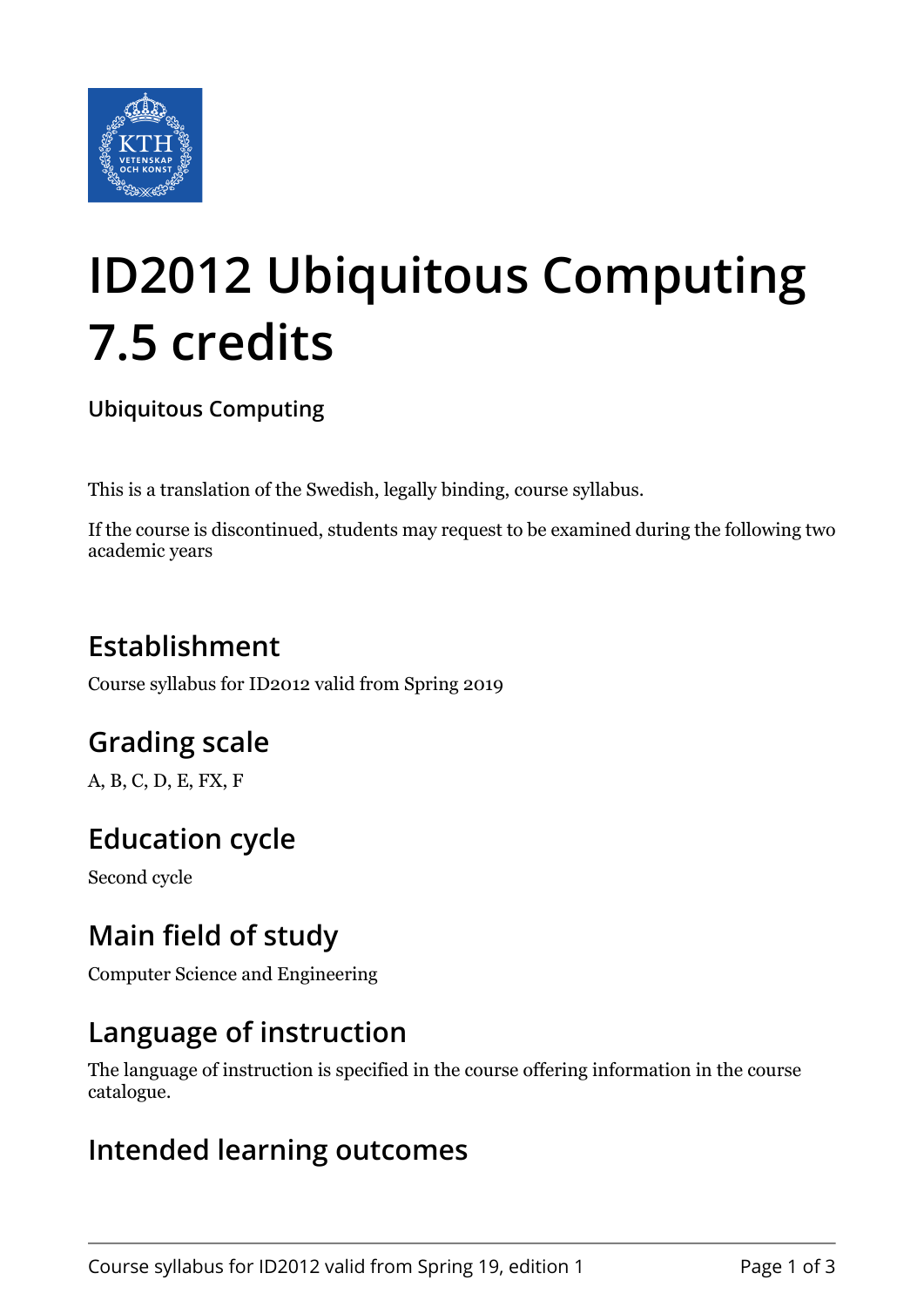On successful completion of this course the student has knowledge and understanding regarding:

- the objectives and the historical development of the field of ubiquitous computing
- development in new materials
- fundamentals of sensor technology and sensor networks
- design of new (often embedded) interactive artefacts
- contextaware and adaptive systems
- middleware for fine-grained distributed systems
- analysis and coordination of complex systems
- new styles of interaction, e.g. tangible interfaces
- most important applications in the field
- general implications of the field.

Skills and capacities, to be able to:

- apply middleware techniques to implement ubiquitous computing systems
- design and implement coordination schemes for systems with many software and hardware components
- design and implement simple context aware applications, using standard sensor technology
- design and implement interfaces suitable for ubiquitous computing in particular tangible interfaces.

Values and attitudes, to be able to:

- compare the usability of alternative design of interactions for specific ubiquitous computing systems
- compare the adequacy of alternative coordination strategies for specific ubiquitous computing systems
- judge the user acceptance and relevance of specific designs for adaptive and context aware systems
- compare the adequacy of alternative middleware techniques for particular ubiquitous computing systems.

# **Course contents**

Introduction to the field of ubiquitous computing including objectives of the field, core technologies, applications and implications for society. Core technologies are innovative materials, design of new computational artifacts, sensor technology, middleware for fine grained distributed systems, context aware systems, theory of complex systems, artificial intelligence techniques for coordination of behaviour (multi agent systems) and new forms of interaction. A specialization in middleware for ubiquitous computing with a bias on support for collaborative applications, context aware functionalities and tangible interfaces.